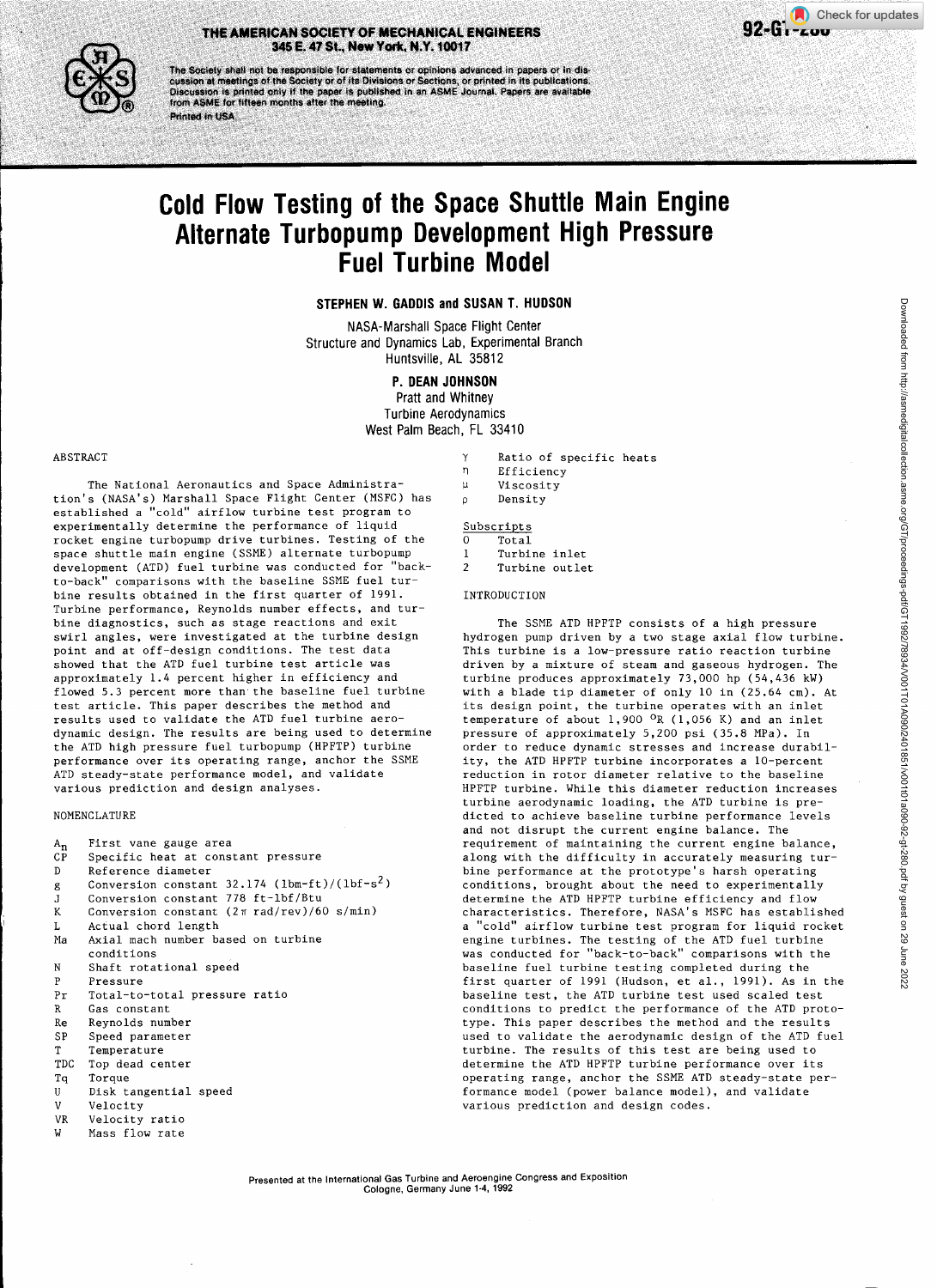### FACILITY DESCRIPTION

The test was conducted in the MSFC airflow turbine test equipment (TTE) as shown in Fig. 1. The TTE is a blowdown facility which operates by expanding high pressure air from one or two  $6.000$  ft<sup>3</sup> (170 m<sup>3</sup>) air tanks at 420 psig (2.9 MPa) to atmospheric conditions. Air flows from the storage tanks through a heater section, quiet trim control valve, calibrated subsonic mass flow venturi, and into a plenum section. The air then passes through the test model and exhausts to atmosphere. This equipment can deliver 220 psia (1.5 MPa) air for run times from 30 s to over 5 min. The heater allows a blowdown controlled temperature between 530 OR (294 K) and 830 OR (461 K). The TTE has manual set point closed-loop control of the model inlet total pressure, inlet total temperature, shaft rotational speed, and pressure ratio. In addition to these control parameters, the facility can accurately measure mass flow, torque, and horsepower. Facility instrumentation also allows the measuring of 400 pressures, 120 temperatures, and various health monitoring variables. A more detailed description of the TTE design has been presented by Carter (1991). A description of its performance, time histories, and measurement uncertainties is given by Kauffman, et al. (1992).

#### MODEL DESCRIPTION

The model tested, named the ATD HPFTF turbine test article (TTA), is a full-scale model of the Pratt and Whitney ATD HPFTP turbine (Fig. 2). The mean line airfoil diameter was 9.150 (23.24 cm) and the first stage vane gauge area was  $9.549 \text{ in}^2$  (61.61 cm<sup>2</sup>). The inlet dome/strut assembly, stators, and rotors accurately duplicated the ATD HPFTP turbine gas path geometry by utilizing engine hardware fitted and instrumented in the model casings within engine tolerances. The model inlet flow was axially fed into the turbine with zero swirl. The SSME turbine exit circumferential pressure gradient, disk coolant flows, and blade platform seal leakages were not simulated. The rotor tip and gas path seal clearances represented nominal engine clearances. The model exhausted axially into a collector which served to direct the flow radially downward and diffused the flow to minimize the circumferential pressure gradient at the TTA exit. This test was designed to evaluate uncooled turbine performance; as such, all internal coolant leakage paths were sealed, with the exception of small well-defined ventilating flows to prevent disk cavity heating.

#### INSTRUMENTATION

The TTA was instrumented for two purposes: (1) aerodynamic measurements to calculate turbine performance and loads; (2) model health monitoring measurements to ensure the safe operation of the model.

Figure 3 gives an overview of the model instrumentation. The turbine inlet plane had stationary rakes, while the exit plane was defined by an instrumented ring which could rotate 90° about the model centerline. Both planes contained four total pressure and four total temperature rakes positioned 90<sup>0</sup> apart. Each rake had five radial kielhead probes at centers of equal area. The inlet rake kielheads were pitched to align with the inlet flow around the inlet dome. The inlet rakes were fixed in the yaw direction, but the exit rakes were manually adjusted for different levels of swirl. Two autonulling cobra probes were mounted on the exit ring. The cobra probes were positioned 1800 apart

and were mounted on radial traverse actuators. This allowed radial surveys of pressure, temperatures, and flow angle to be made at various circumferential locations. An estimate of instrumentation blockage effects on efficiency measurement was less than 0.04 percent and therefore neglected.

Model diagnostic instrumentation consisted of static pressure measurements throughout the turbine rows. There were eight equally spaced (circumferentially) static pressure taps on the annulus outer and inner diameters at eight axial planes. Also included were disk cavity gas pressures and temperatures along with the facility measurements mentioned previously in<br>the "Facility Description." The health monitoring and 'Facility Description." The health monitoring and special purpose instrumentation included tip clearance probes, bearing outer race metal temperatures, speed pickups, accelerometers, and casing metal temperatures.

#### TEST MATRIX

Similar to the baseline HPFTP TTA test, the testing of the ATD HPFTP TTA was conducted at "cold air" equivalent conditions in three parts (Table 1). Part A was dedicated to testing the model at the SSME 104 percent (design point,  $\bar{N} = 6,982$  r/m and Pr = 1.463) and 65-percent power levels. Set point accuracy, measurement repeatability, and Reynolds number effects were investigated. Also, TTA exit flow field parameters (pressure, temperature, and flow angle) were mapped radially and circumferentially. Part B assessed the turbine performance over the entire engine operating range from the 65-percent to the 109-percent power level. The turbine performance at extreme off-design conditions was investigated in part C. After facility inlet conditions achieved steady-state, 10 data scans were taken at 10-s intervals per run (or blowdown) at a constant set point and then numerically averaged.

#### DATA REDUCTION

Data reduction consisted of two phases: (1) online calculations and (2) off-line calculations, plots, and detailed analyses. On-line data calculations were performed immediately following the data acquisition process and were used to assess whether the run just completed was acceptable. The calculations consisted of measurement averages and key overall performance parameters for each scan of data. Off-line calculations and plotting were done on three levels:

(1) Plotting of raw data versus span, circumference, and axial location.

(2) Plotting of averaged data and comparison of overall turbine performance to predictions for a given run.

(3) Analysis of run-to-run data, comparison to predictions, and plotting of turbine performance curves.

#### RESULTS AND DISCUSSION

#### Radial and Circumferential

A survey of the exit flow field during test part A revealed a circumferential variation in the measured exit temperature. This variation occurred at an interval equal to the second vane pitch  $(6.67^{\circ})$  and caused a 1 to 2 point variation in calculated turbine efficiency. The variation was first discovered by rotating the exit rakes over an  $18^{\circ}$  arc in  $2^{\circ}$  increments, covering 3-s vane pitches per exit rake. Pressure and temperature measurements were averaged in order to provide a more representative measurement of the exit flow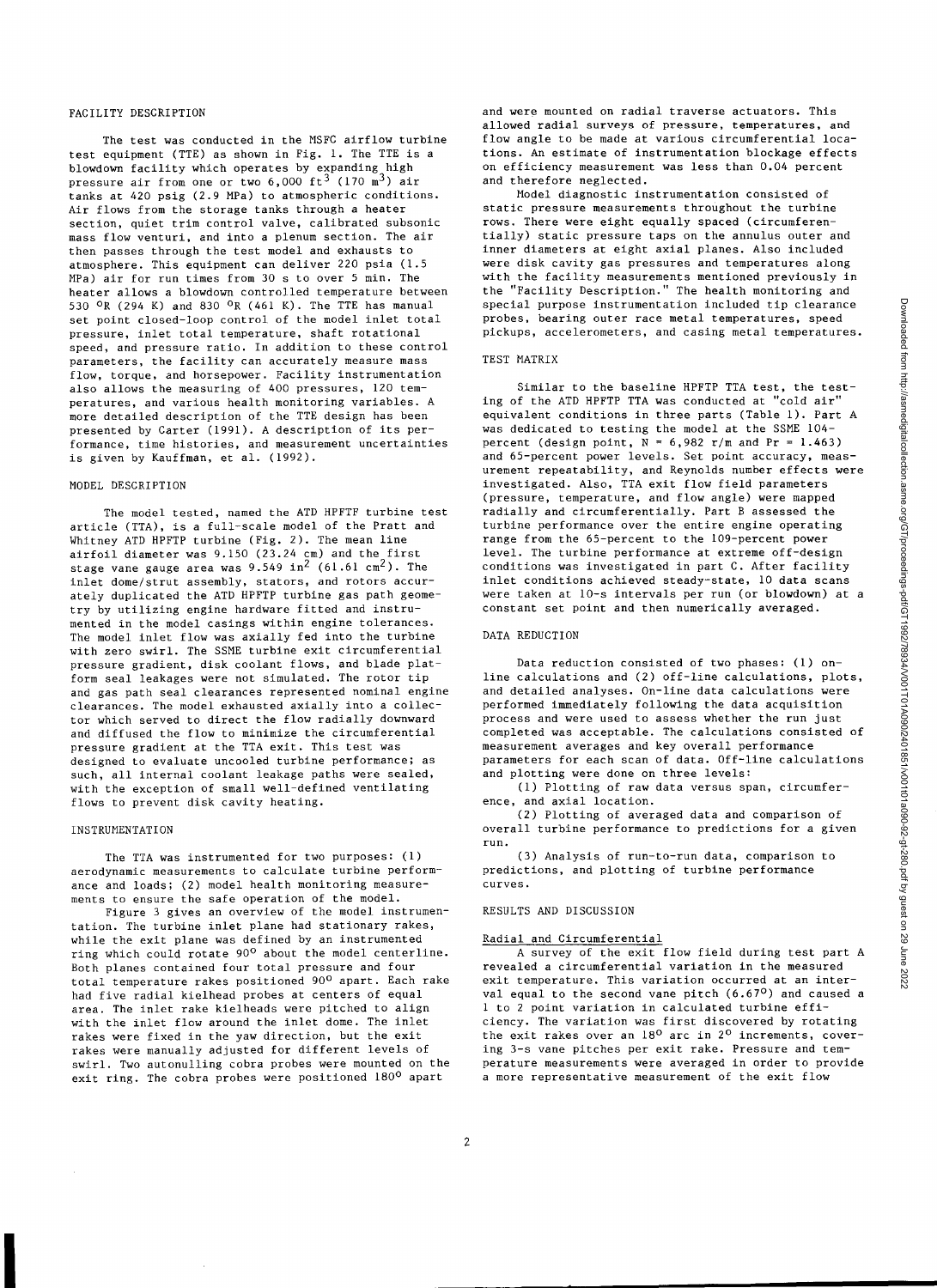

FIG. 2 CROSS SECTION OF TTA

 $\overline{\phantom{a}}$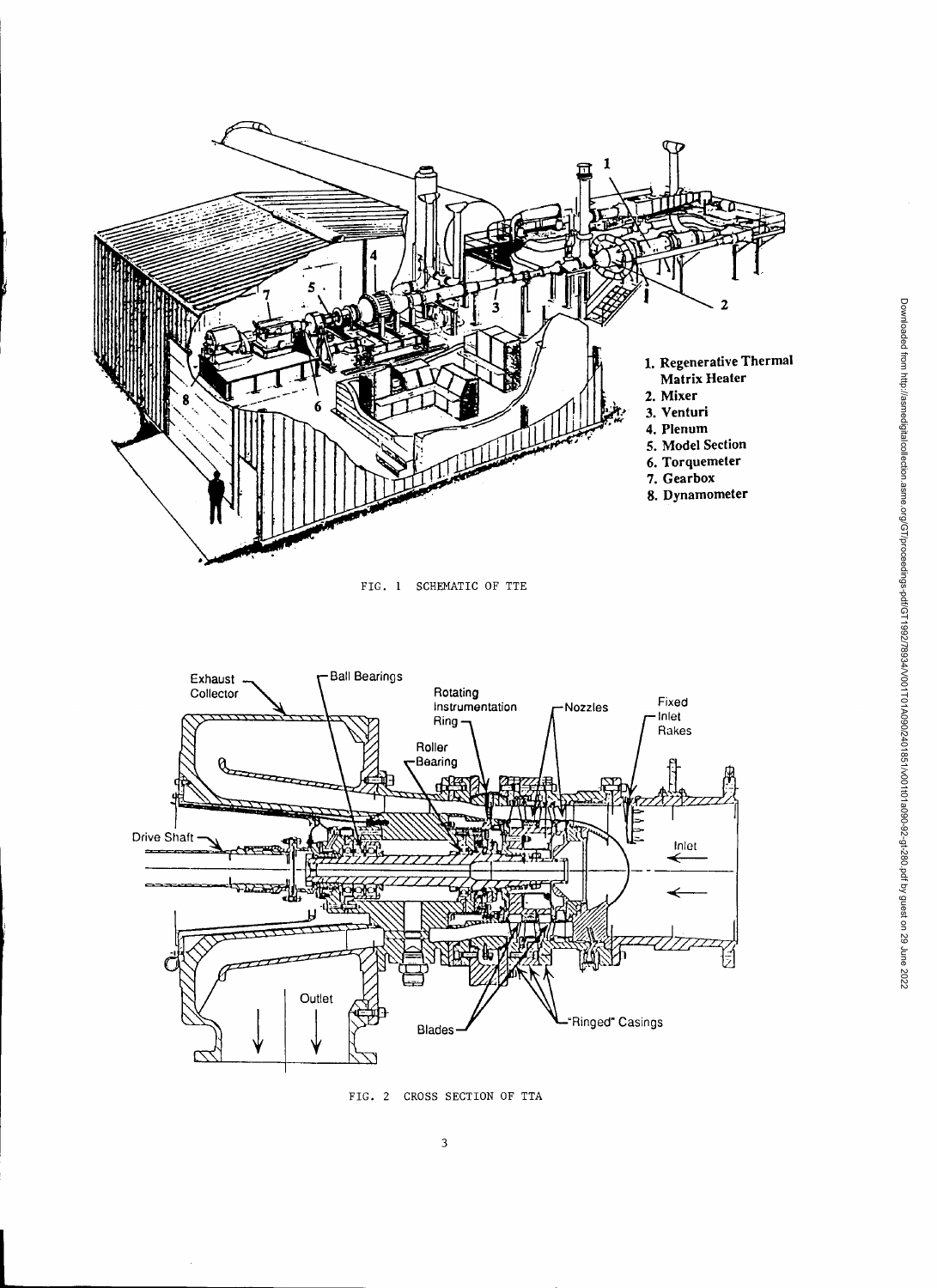

- X Tip Clearance Probes (3 Circumferential)
- Gas Path Wall Static Pressures (8 Circumferential) ▲
- Exit Rotating Ring (Continuously Variable Through 90 Deg.)
	- -8 Equally Spaced Rakes (Circumferential)
		- -4 Total Temperature With 5 Radial Sensors
			- -4 Total Pressure With 5 Radial Sensors
- o Fixed Inlet Rakes (8 Circumferential)
- -4 Total Temperature With 5 Radial Sensors -4 Total Pressure With 5 Radial Sensors
- Ni First Stage Nozzle
- B1 First Stage Rotor
- N2 Second Stage Nozzle
- B2 Second Stage Rotor

FIG. 3 ATD TTA PHASE I PERFORMANCE INSTRUMENTATION OVERVIEW

TABLE 1 PHASE I TEST MATRIX

| Test<br>Part  | Objective                                                                                        | Set Point Conditions                                                                                                                                                     | Model Conditions at Turbine<br>Exit                              |
|---------------|--------------------------------------------------------------------------------------------------|--------------------------------------------------------------------------------------------------------------------------------------------------------------------------|------------------------------------------------------------------|
| $\mathbf{A}$  | Design point<br>performance, assess<br>Re effects, and<br>survey turbine exit<br>flowfield       | $To=550^{\circ}R(306^{\circ}K)$<br>$Po=27(186), 35(241).$<br>50(345), 75(517), 100(689),<br>125(861), 150(1034), 175<br>$(1206), 200(1378)$ psia(kPa)<br>N=6982,5520 RPM | Re=316,938-2,519,990<br>$Ma=0.15-0.19$<br>Flow angle= $+7-+14$   |
| B             | Map 65% to 109%<br>RPL performance<br>and survey turbine<br>exit flowfield at<br>matrix corners. | To=550 <sup>o</sup> R, Po=100 psia<br>$Pr=1.30.1.35.1.40.$<br>1.45, 1.463, 1.50<br>N=5000.5500.6000.<br>6500,6982,7500 RPM                                               | Re=1,116,028-1,427,819<br>$Ma=0.14-0.28$<br>Flow angle= $-20+30$ |
| $\mathcal{C}$ | Map extreme off-<br>design point<br>performance                                                  | $To=550^{\circ}R$<br>Po=100 psia, $Pr=1.20$ ,<br>1.30, 1.40, 1.50, 1.60<br>$N = 2000, 4000, 5000$ .<br>6000,8000,10000 RPM                                               | Re=958.142-1.638.488<br>$Ma=0.12-0.48$<br>Flow angle= $-28-+49$  |

field. This system of mapping the exit flow field, clocking 18° in 2° increments, was employed throughout the test program. A full 360<sup>0</sup> circumferential mapping of the exit flow field validated that the 18° per rake mapping gave an accurate measurement of the exit temperature and pressure. Figure 4 shows the exit temperature contour for the design point from 15- to 90 percent span over 360<sup>o</sup>. (Note: rotation was clockwise looking upstream). Higher temperature regions were present near the outer diameter (OD) of the flow path resulting from less efficient tip clearance and endwall regions of the turbine rotors. The exit temperature contour also showed circumferential periodicity that occurred at an interval equal to the second stage vane wakes. The exit pressure contour was investigated in the same manner as the exit temperature contour. The pressure contour varied only 1 psia (6.89 kPa) spanwise, and showed no variation circumferentially (Fig. 5).

The two exit cobra probes were used to investigate flow near the hub and tip end walls. Measurements were collected at 10 spanwise locations from 5- to 100-percent span. Data was taken over an 80 circumferential traverse. Figure 6 shows the cobra probe temperature data for one blade pitch. The cobra probe data revealed no temperature or pressure spikes near the end-wall region, and validated the measurements taken with the exit temperature and pressure rakes.

The cobra probes were also used to map the spanwise and circumferential variations in exit swirl (positive swirl in the counterclockwise direction looking upstream), see Fig. 7 for one blade pitch. The swirl angles varied 30° from hub to tip, but showed almost no variation circumferentially. The midspan position was found to be a representation average for the spanwise swirl. Therefore, after mapping the swirl for part A,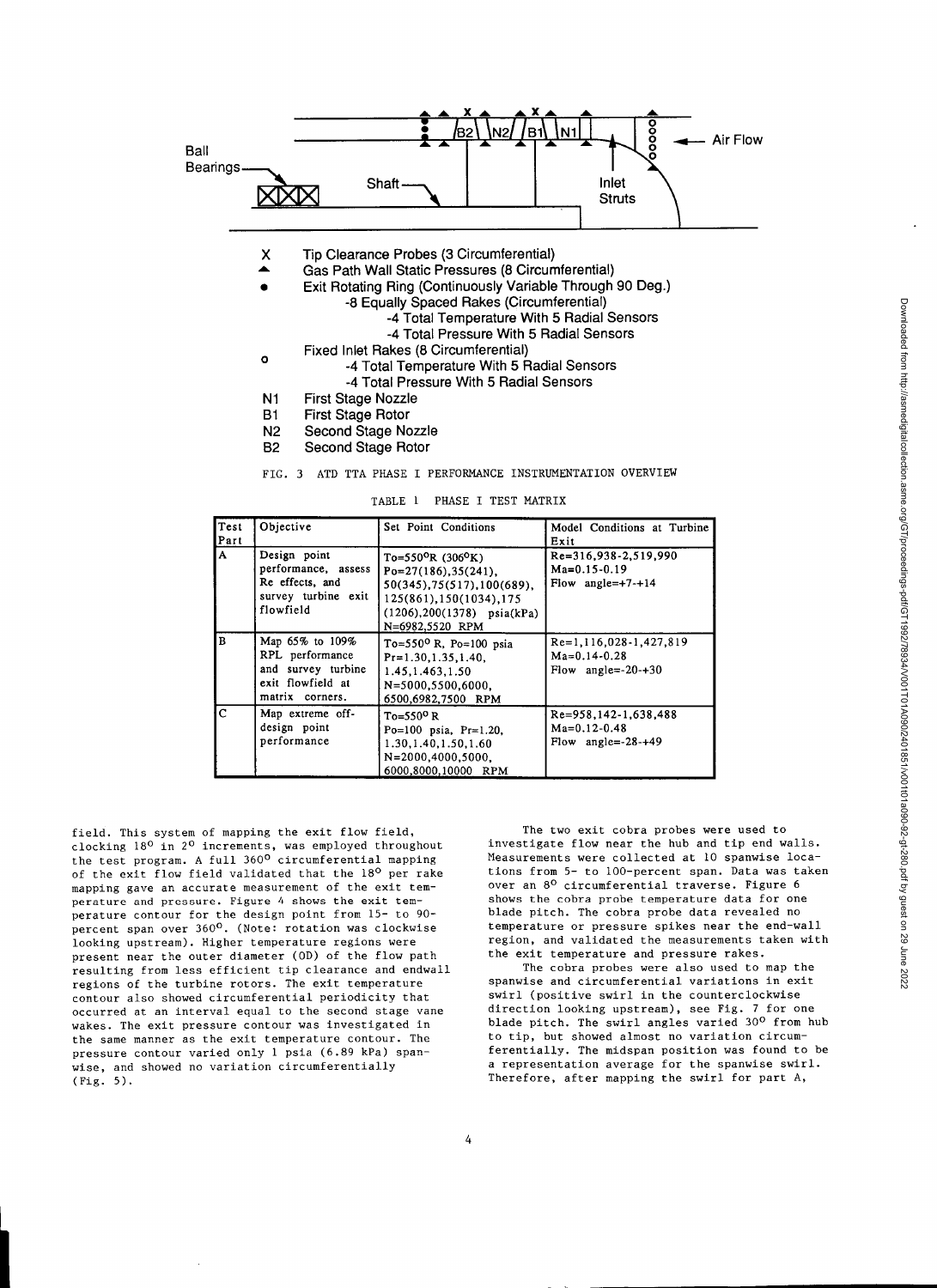

FIG. 4 EXIT TEMPERATURE PROFILE AT DESIGN POINT (view is aft looking upstream)



FIG. 5 EXIT PRESSURE PROFILE AT DESIGN POINT (view is aft looking upstream)



FIG. 6 COBRA PROBE EXIT TEMPERATURE AT 104-PERCENT RPL



FIG. 7 COBRA PROBE EXIT SWIRL ANGLE AT 104-PERCENT RPL

the swirl angle was only measured at midspan for parts B and C (Fig. 8).



FIG. 8 TURBINE EXIT SWIRL ANGLE VERSUS PRESSURE RATIO FOR THE ATD MODEL WITH CONSTANT LINES OF SPEED PARAMETER

### Reynolds Number Effects

Testing in the TTE was based on the principle of similitude. The following functional relationship for mass flow and efficiency was used (Horlock, 1966):

$$
\frac{W\sqrt{\text{RT}_{01}}}{P_{01}A_n}, \quad \eta = f\left(\frac{ND}{\sqrt{\text{RT}_{01}}}, \frac{P_{01}}{P_{02}}, \frac{W}{\mu D}, \mathbf{S}\right), \tag{1}
$$

where:

$$
\frac{W\gamma_{\text{RT}_{01}}}{P_{01}A_0} = \text{flow parameter}
$$

or  
\n
$$
\frac{ND}{\sqrt{RT_{01}}} = speed parameter
$$
\n
$$
\frac{U}{\sqrt{2CpT_{01} \left[1 - \left(\frac{P_{02}}{P_{01}}\right)^{4/2}\right]}} = velocity ratio
$$
\n
$$
\frac{P_{01}}{P_{02}} = pressure ratio
$$

 $\frac{W}{U}$  = Re based on mass flow.

The speed parameter can be rewritten as velocity ratio (U/Co). This equation was utilized to establish the model set point conditions for the facility. Setting the facility inlet temperature  $(T_{01})$ , inlet pressure  $(P_{01})$ , pressure ratio across the model (Pr), and the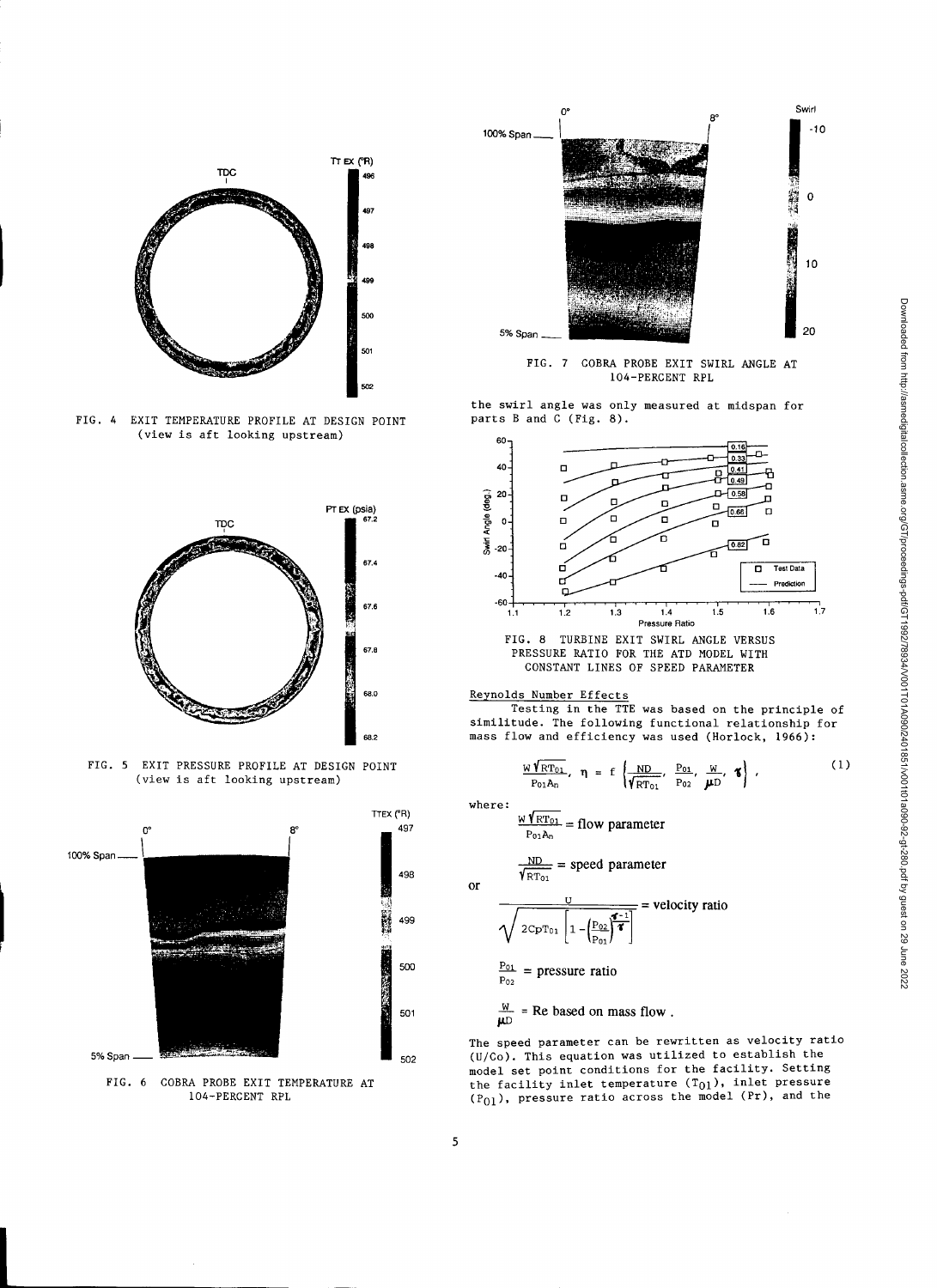model shaft speed (N) fixed the speed parameter, pressure ratio, and Reynolds number and also established a corresponding engine power level.

In similar airflow turbine testing, the Reynolds number and ratio of specific heats are often considered insignificant and dropped from Eq. (1). Knowing the effects of the ratio of specific heats are negligible for simple compressible flow at low mach numbers, they were considered negligible here as well. The Re effects were investigated since accuracies of 1 percent or less were targeted for this test and the model and prototype Reynolds numbers differed by an order of magnitude. The operational Re used was an average of the first stator exit Re and the second rotor exit Re. This definition associated Re with the appropriated loss mechanism, airfoil profile losses, which characterized the turbine better than an overall number based on mass flow. The Reynolds number for ATD testing was defined as follows:

$$
\text{Re} = \frac{\text{rV}_L}{\mu} \,, \tag{2}
$$

with the gas properties evaluated at the first stator exit and the second rotor exit. The reference velocities were airfoil exit relative values and the characteristic dimension (L) was airfoil axial chord. Runs were made to study the Re effects at both the 104 percent and the 65-percent power levels. Inlet total pressure was varied to change the Re at each power level. A comparison between the 104-percent Re data and the pretest prediction is given in Fig. 9. The following turbulent boundary layer Reynolds number prediction (Glassman, 1972) was used:

$$
\left(\frac{1-\eta_{\text{design}}}{1-\eta}\right) = \left(\frac{\text{Re}}{\text{Re}_{\text{design}}}\right)^{0.042} \quad . \tag{3}
$$

The value of the exponent was derived beyond its original bounds by previous engine test data. This correlation was used to extrapolate between the test Re and the engine Re. The data matches the prediction well at Reynolds numbers of approximately one million and above. This corresponds to inlet total pressures of 75 psia (517 kPa) and above. At inlet pressures of 75 psia and below, the data did not match the prediction. The reasons for this deviation from the prediction are not fully understood. The 65-percent power level results were similar to the 104-percent power level results. It was concluded that Re effects were small, but they were measurable and quantifiable. For the remainder of phase I testing, the inlet total pressure was set to 100 psia (689 kPa). Speed and pressure ratio were varied to set the operating conditions for parts B and C.



AT 104-PERCENT POWER LEVEL

#### Tip Clearance

Three equally spaced tip clearance probes were used per stage. The tip clearance was measured for varying speed, inlet total pressure, and pressure ratio. No changes in tip clearance were observed for varying pressure ratio and inlet pressure. Over most of the operating speed range (0 to 8,000 r/min), the tip clearance remained at the build clearances of 0.017 in (0.044 cm) and 0.014 in (0.036 cm) for the first and second rotors, respectively. However, at 10,000 r/min the tip clearance decreased approximately 0.002 in (0.005 cm) to 0.004 in (0.010 cm).

#### Static Pressures

Static pressures were measured on the annulus outer and inner diameters at eight axial locations (Fig. 3). The static pressure drop for seven axial locations through the turbine is presented in Fig. 10 for the design point. In Fig. 10, the average of the inner and outer diameter pressures is shown normalized by the inlet total pressure, and is shown plotted with mean line and three-dimensional (3-D) Euler predictions. Both codes predicted the design point static pressure drops within 2 percent. The inner and outer diameter static pressures were also compared to the 3-D Euler code predictions at the design point (Fig. 11). The hub and tip static pressures were accurately predicted within 1.5 percent. Mean line predictions were compared to the remaining test conditions. The predictions were more accurate (within 1 percent) at the higher velocity ratios than at the lower velocity ratios (within 6 percent).







Reynolds Number (x 10) FIG. 11 INNER AND OUTER DIAMETER STATIC FIG. 9 EFFICIENCY VERSUS REYNOLDS NUMBER<br>
AT 104-PERCENT POWER LEVEL<br>
PREDICTION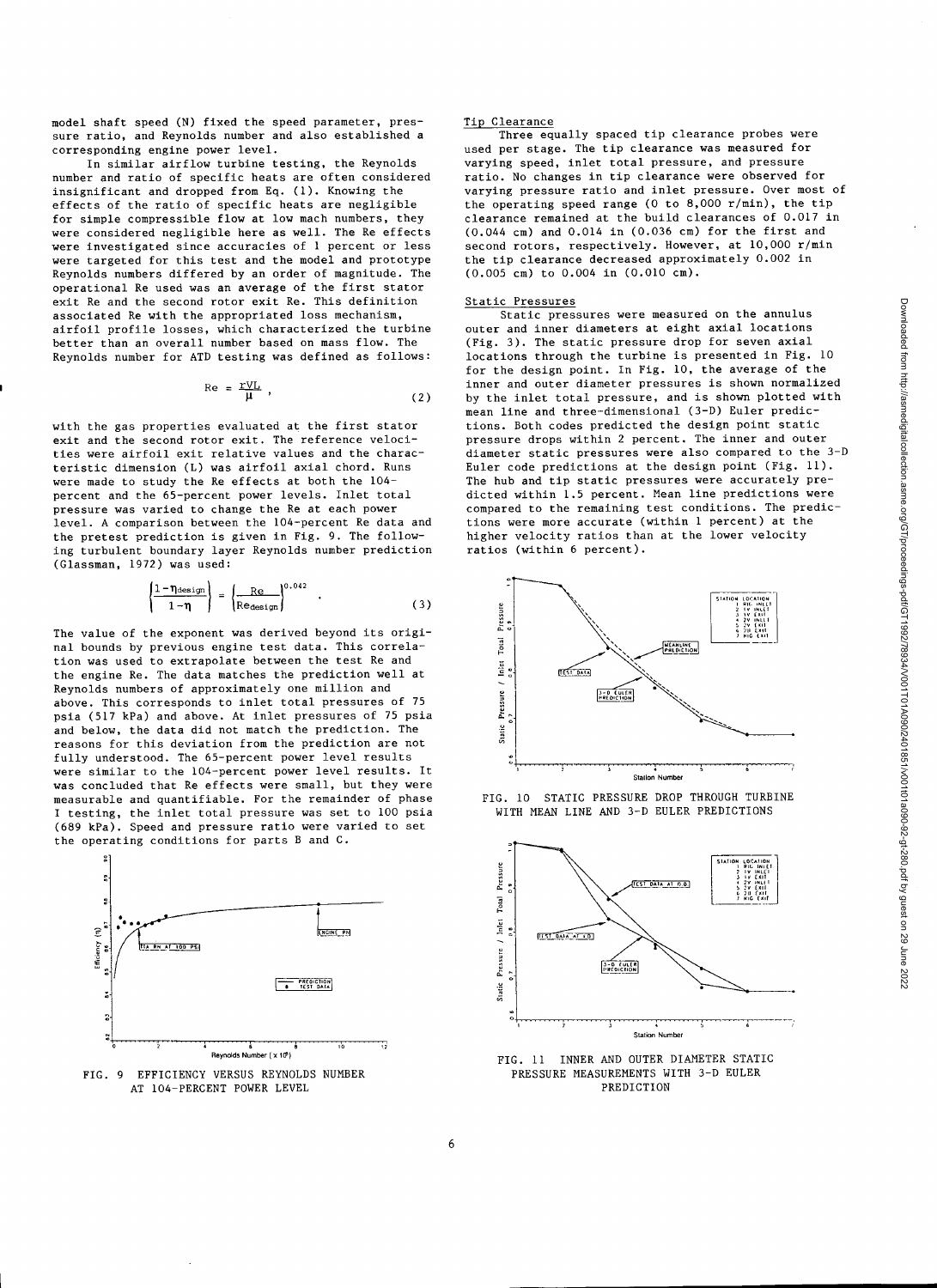#### Overall Performance

Efficiency and flow parameter were used to quantify the overall turbine performance. Comparisons between the two turbines were made at the projected operating points (different speeds and pressure ratios), and not at the same VR. The efficiency was calculated by two different methods: the torque/mass (mechanical) method and the temperature difference (thermodynamic) method.

The equations used to calculate efficiency were:  
\n
$$
\eta = \frac{\text{KTqN}}{\text{JC}_p \text{WT}_{01}} \left[ 1 - \left( \frac{1}{p_T} \right)^{\frac{q-1}{g}} \right] \tag{4}
$$
\n
$$
\eta = \frac{\text{To1} - \text{To2}}{\text{T}_{01}} \tag{5}
$$

$$
\eta = \frac{T_{01} - T_{02}}{T_{01} \left[ 1 - \left( \frac{1}{p_Y} \right)^{\frac{q-1}{9}} \right]}
$$
(5)

The torque used to calculate efficiency in Eq. (4) (leave out constant, J, for metric version) was corrected for rig mechanical losses and for aerodynamic disk windage losses. A previous test quantified the bearings and seals losses, but an analytical prediction was used to determine the disk windage losses.

The design point torque based efficiency was 85.3 percent compared to the temperature based efficiency of 87.2 percent. The temperature based efficiency was consistently 1.7 to 2.0 percent higher than the torque corrected efficiency. Inaccurate estimates of the rig windage and mechanical losses were believed to cause the difference in efficiencies. Both calculated efficiencies were compared to the mean line prediction in Fig. 12. The prediction matched both efficiencies within 1.4 percent at design and within 4.0 percent over the entire test matrix. The test data showed that the ATD TTA operated at approximately 1.4 percent higher efficiency (temperature based) than the baseline TTA (Fig. 13).



FIG. 13 COMPARISON OF ATD AND BASELINE TEMPERATURE EFFICIENCY VERSUS VELOCITY RATIO

The flow parameter at the design point was 0.47. Figure 14 showed the flow parameter versus speed parameter for lines of constant pressure ratio with the pretest mean line prediction. The prediction matched the test data at design within 4.5 percent and within 6.5 percent over the entire test matrix. The test data showed that the ATD TTA had a 4.6 percent higher flow parameter than the baseline TTA (Fig. 15) which translated to a 5.3 percent increase in flow due to differences in flow area.



FIG. 14 FLOW PARAMETER VERSUS SPEED PARAMETER WITH PRETEST PREDICTION FOR CONSTANT LINES OF PRESSURE RATIO



FIG. 15 COMPARISON OF ATD AND BASELINE FLOW PARAMETER VERSUS PRESSURE RATIO AT 7,000 RPM

#### UNCERTAINTY ANALYSIS

A posttest detailed uncertainty analysis of phase I data was performed according to ANSI/ASME performance test code (PTC) 19.1-1985 and Coleman and Steele (1989). The test data were scrutinized to establish the worst case uncertainties of the measured quantities. The analysis accounted for both bias and precision errors and were combined using the root sum square (RSS) method. The uncertainties were calculated for a 95-percent confidence level. The uncertainty calculated for thermodynamic efficiency at the design point was within 0.8 percent. In addition, the uncertainties calculated for the off-design runs were within 0.8 percent except for two conditions. The high- and lowvelocity ratios for low-pressure ratio had uncertainties within 1.8 and 1.2 percent, respectively.

#### CONCLUSIONS

The phase I ATD turbine test established a data base for the SSME ATD HPFTP turbine at the design point and at off-design conditions. The test data provide an